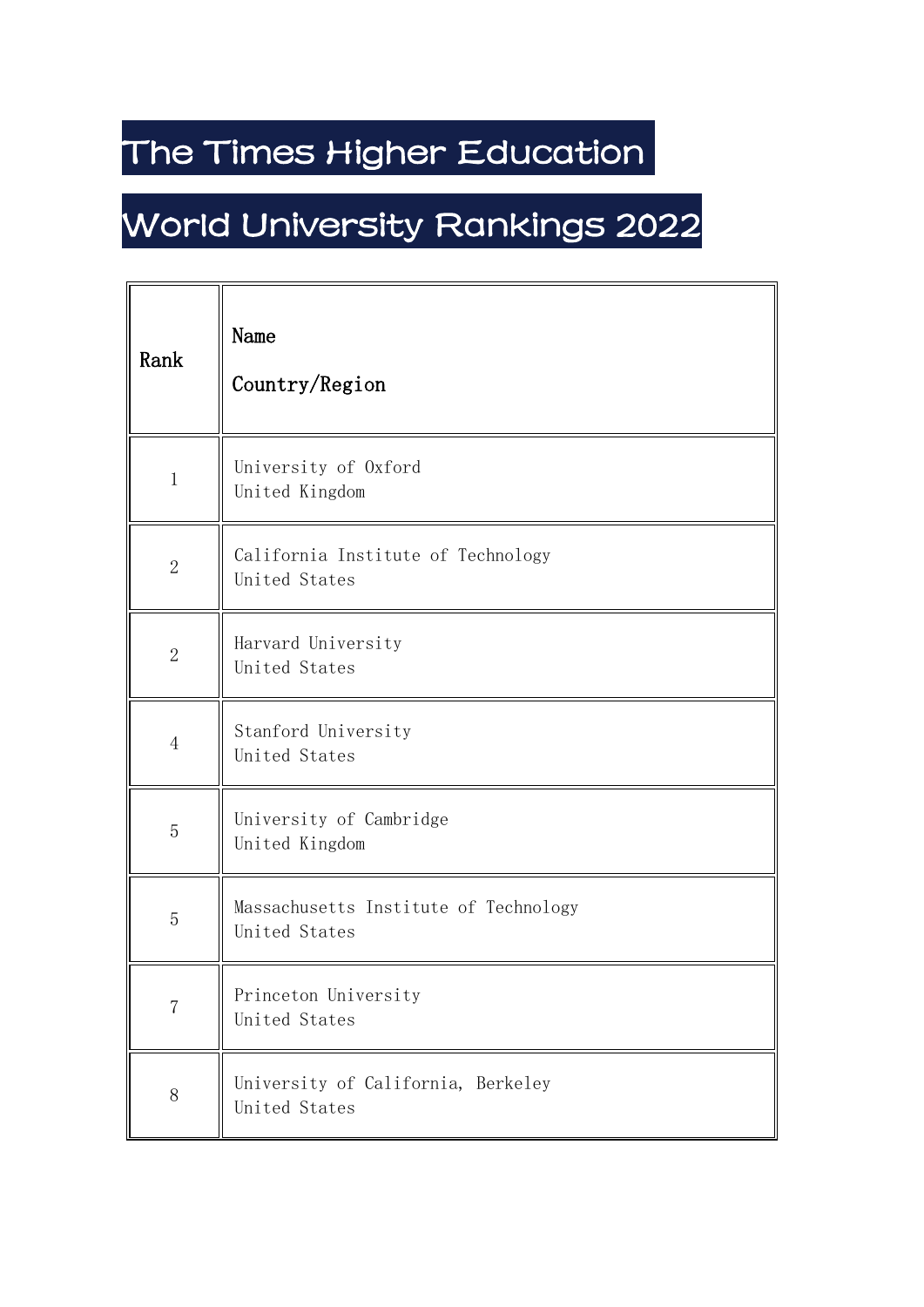| Rank             | Name<br>Country/Region                      |
|------------------|---------------------------------------------|
| $\boldsymbol{9}$ | Yale University<br>United States            |
| 10               | The University of Chicago<br>United States  |
| 11               | Columbia University<br>United States        |
| 12               | Imperial College London<br>United Kingdom   |
| 13               | Johns Hopkins University<br>United States   |
| 13               | University of Pennsylvania<br>United States |
| $15\,$           | ETH Zurich<br>Switzerland                   |
| 16               | Peking University<br>China                  |
| $16\,$           | Tsinghua University<br>China                |
| 18               | University of Toronto<br>Canada             |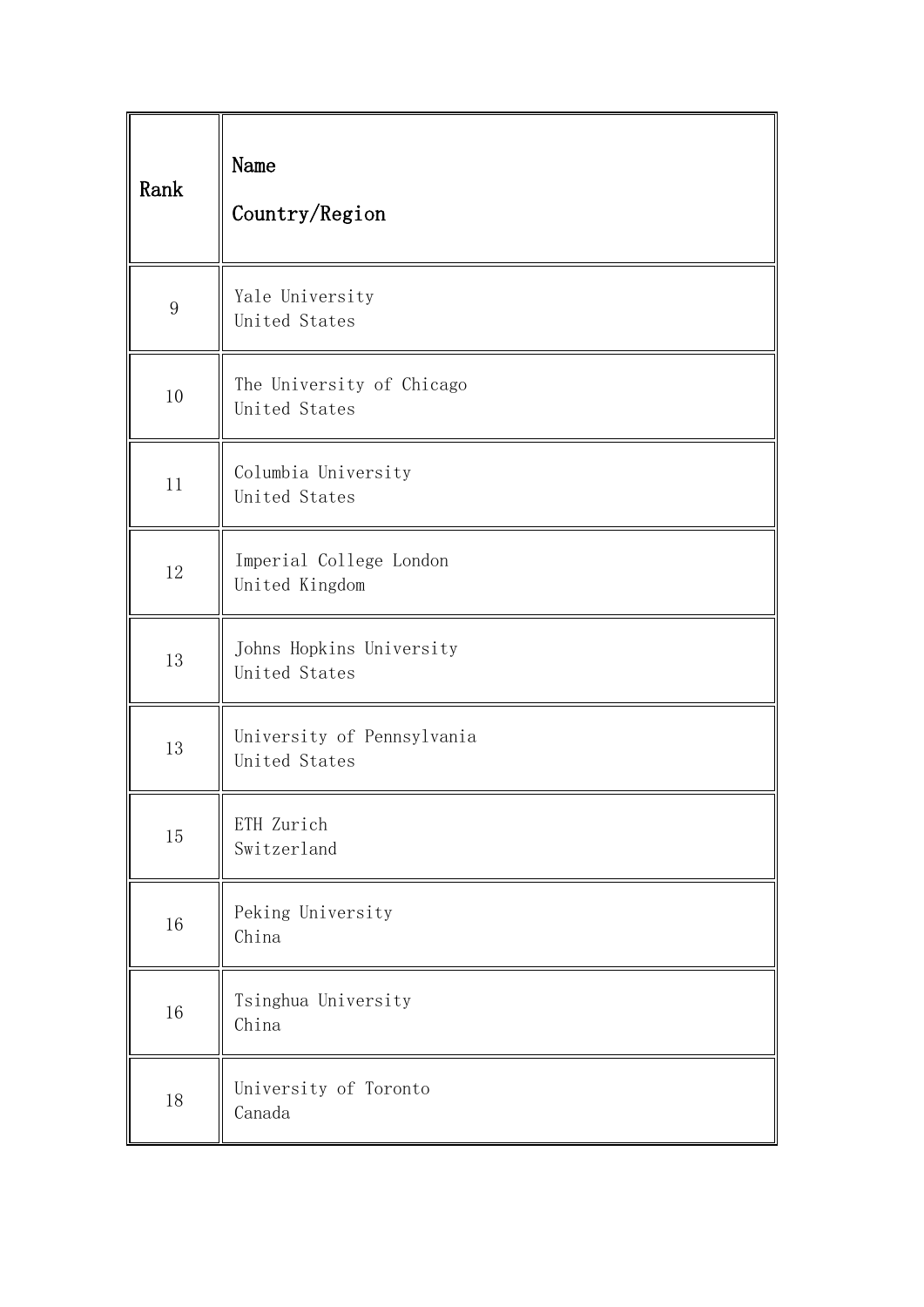| Rank | Name<br>Country/Region                                             |
|------|--------------------------------------------------------------------|
| 18   | <b>UCL</b><br>United Kingdom                                       |
| 20   | University of California, Los Angeles<br>United States             |
| 21   | National University of Singapore<br>Singapore                      |
| 22   | Cornell University<br>United States                                |
| 23   | Duke University<br>United States                                   |
| 24   | University of Michigan-Ann Arbor<br>United States                  |
| 24   | Northwestern University<br>United States                           |
| 26   | New York University<br>United States                               |
| 27   | London School of Economics and Political Science<br>United Kingdom |
| 28   | Carnegie Mellon University<br>United States                        |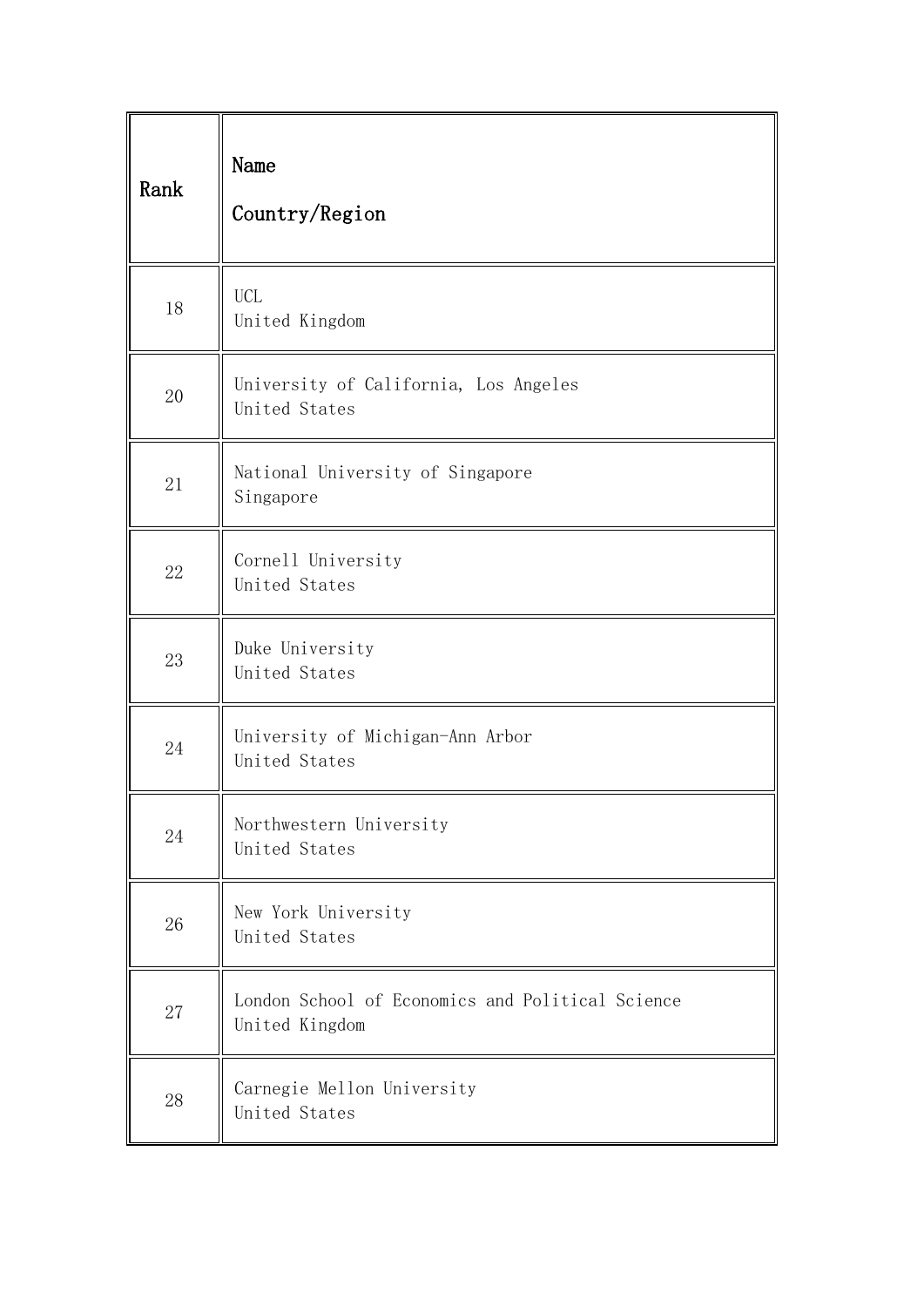| Rank | Name<br>Country/Region                               |
|------|------------------------------------------------------|
| 29   | University of Washington<br>United States            |
| 30   | University of Edinburgh<br>United Kingdom            |
| 30   | University of Hong Kong<br>Hong Kong                 |
| 32   | LMU Munich<br>Germany                                |
| 33   | University of Melbourne<br>Australia                 |
| 34   | University of California, San Diego<br>United States |
| 35   | King's College London<br>United Kingdom              |
| 35   | The University of Tokyo<br>Japan                     |
| 37   | University of British Columbia<br>Canada             |
| 38   | Technical University of Munich<br>Germany            |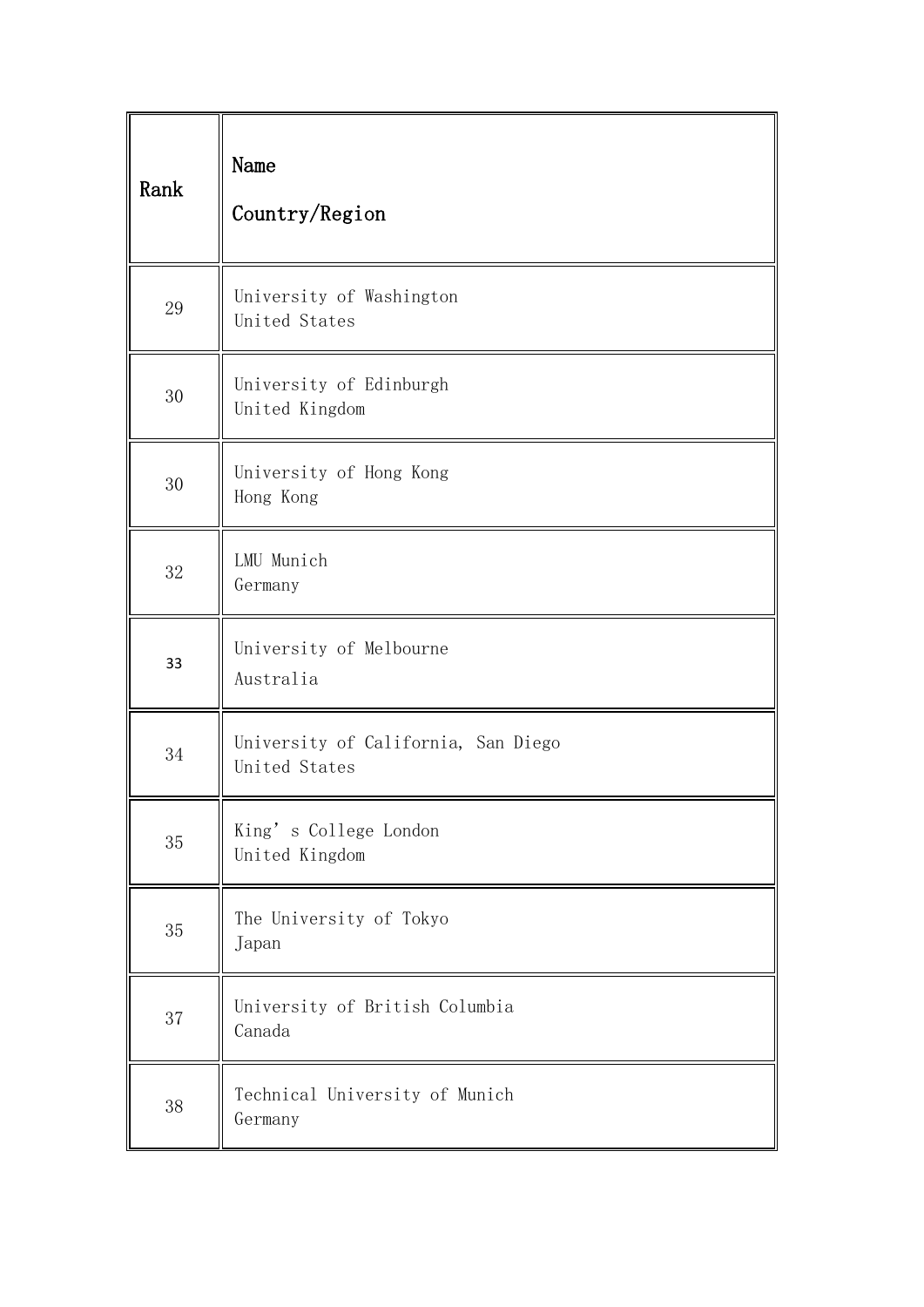| Rank | Name<br>Country/Region                                              |  |
|------|---------------------------------------------------------------------|--|
| 39   | Karolinska Institute<br>Sweden                                      |  |
| 40   | École Polytechnique Fédérale de Lausanne<br>Switzerland             |  |
| 40   | Paris Sciences et Lettres - PSL Research University Paris<br>France |  |
| 42   | Heidelberg University<br>Germany                                    |  |
| 42   | KU Leuven<br>Belgium                                                |  |
| 44   | McGill University<br>Canada                                         |  |
| 45   | Georgia Institute of Technology<br>United States                    |  |
| 46   | Nanyang Technological University, Singapore<br>Singapore            |  |
| 47   | University of Texas at Austin<br>United States                      |  |
| 48   | University of Illinois at Urbana-Champaign<br>United States         |  |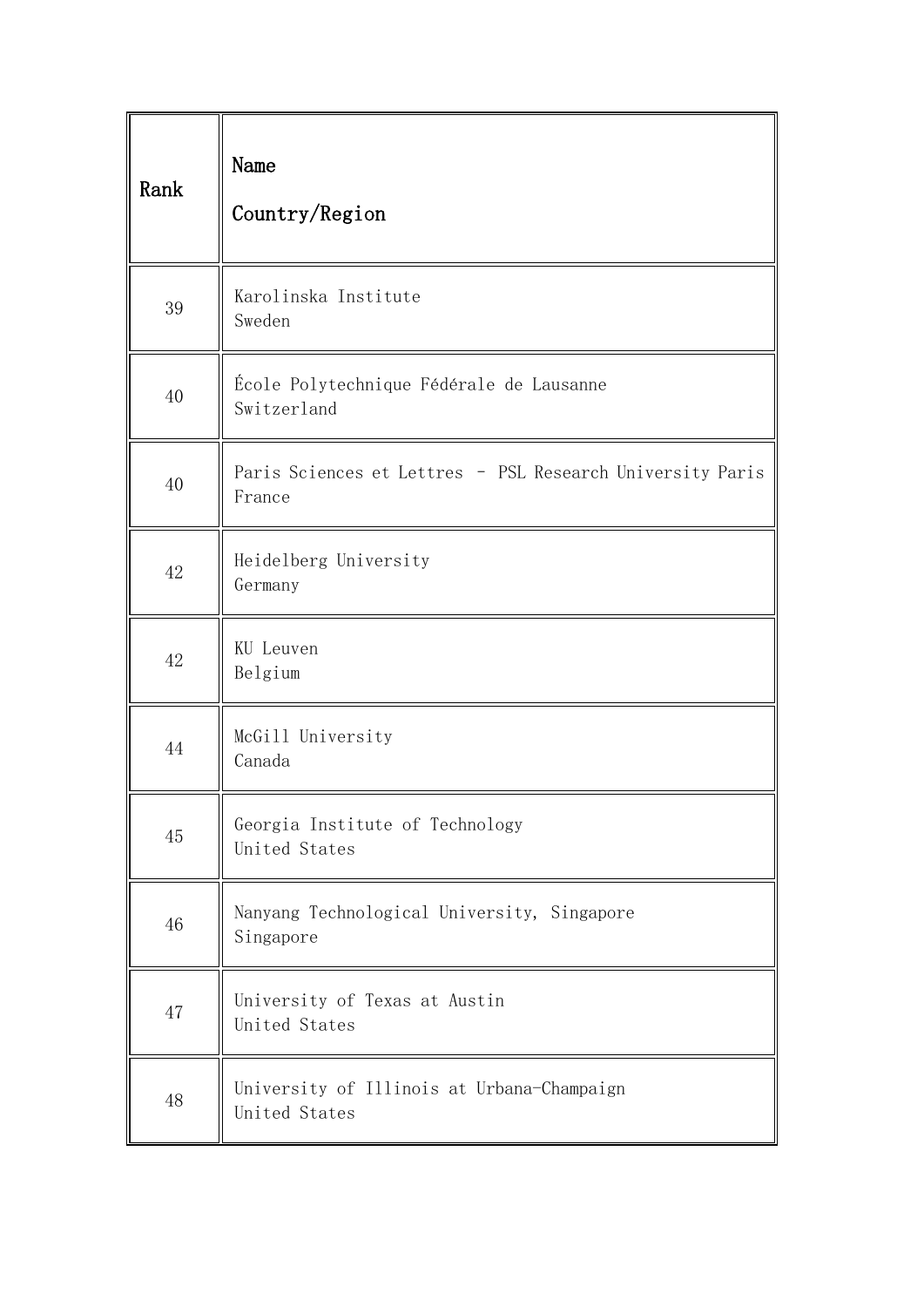| Rank | Name<br>Country/Region                                       |
|------|--------------------------------------------------------------|
| 49   | Chinese University of Hong Kong<br>Hong Kong                 |
| 50   | University of Manchester<br>United Kingdom                   |
| 51   | Washington University in St Louis<br>United States           |
| 52   | University of North Carolina at Chapel Hill<br>United States |
| 53   | Wageningen University & Research<br>Netherlands              |
| 54   | Australian National University<br>Australia                  |
| 54   | University of Queensland<br>Australia                        |
| 54   | Seoul National University<br>South Korea                     |
| 57   | Monash University<br>Australia                               |
| 58   | University Sydney<br>Australia                               |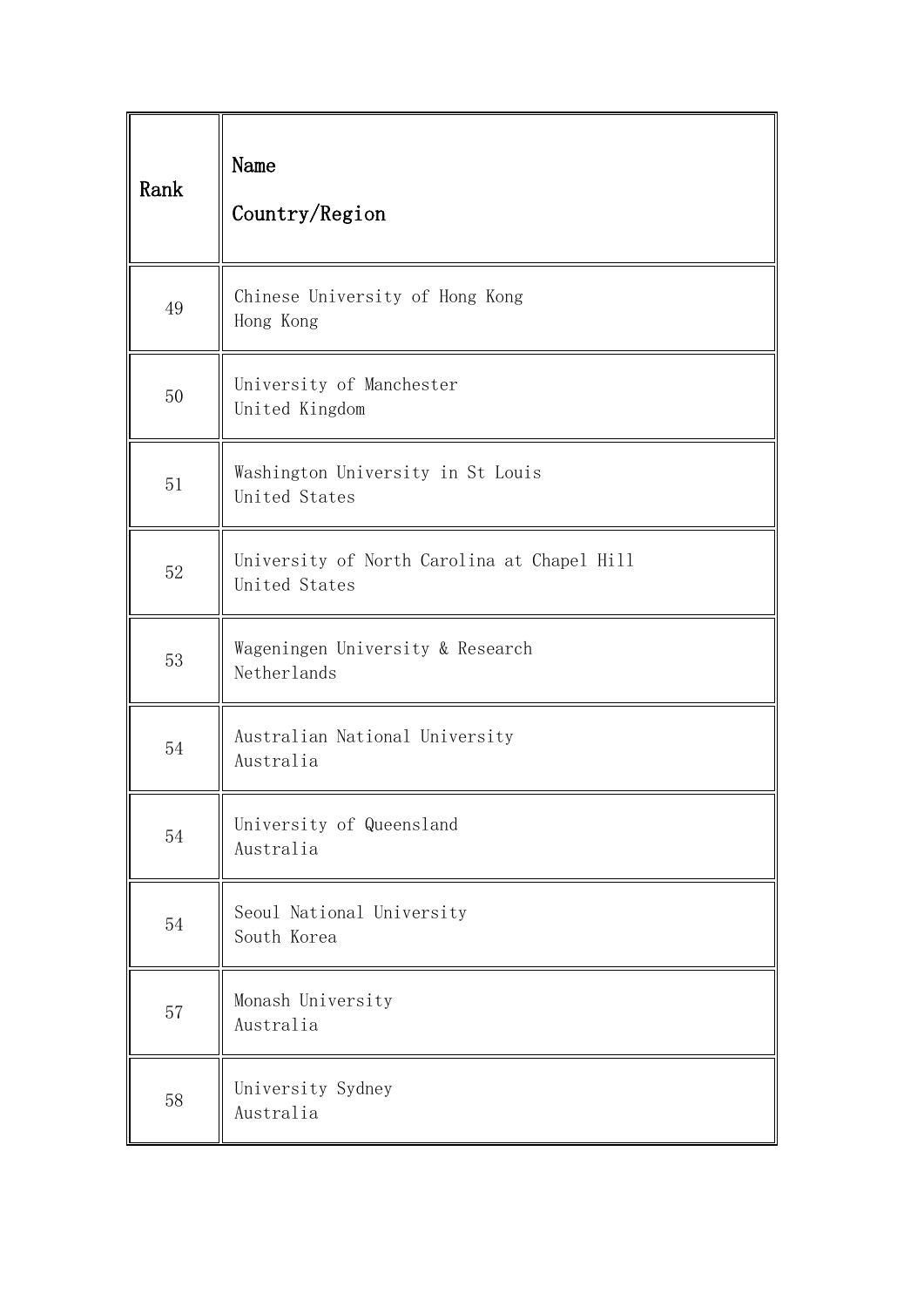| Rank | Name<br>Country/Region                                          |
|------|-----------------------------------------------------------------|
| 58   | University of Wisconsin-Madison<br>United States                |
| 60   | Fudan University<br>China                                       |
| 61   | Kyoto University<br>Japan                                       |
| 62   | Boston University<br>United States                              |
| 63   | University of Southern California<br>United States              |
| 64   | Brown University<br>United States                               |
| 65   | University of Amsterdam<br>Netherlands                          |
| 66   | The Hong Kong University of Science and Technology<br>Hong Kong |
| 67   | University of California, Davis<br>United States                |
| 68   | University of California, Santa Barbara<br>United States        |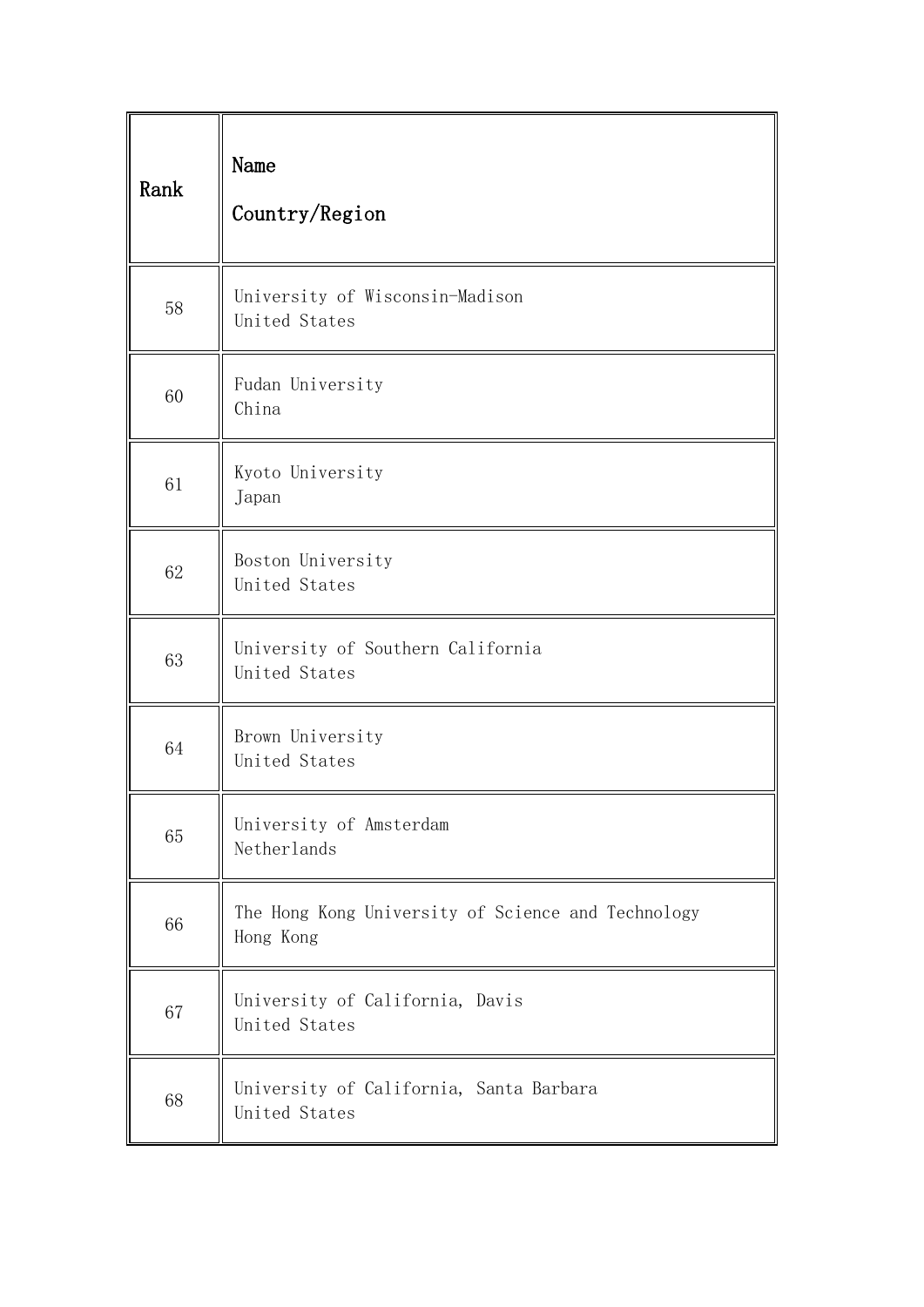| Rank | Name<br>Country/Region                          |
|------|-------------------------------------------------|
| 69   | Utrecht University<br>Netherlands               |
| 70   | UNSW Sydney<br>Australia                        |
| 71   | Leiden University<br>Netherlands                |
| 72   | Erasmus University Rotterdam<br>Netherlands     |
| 73   | Charité - Universitätsmedizin Berlin<br>Germany |
| 74   | Humboldt University of Berlin<br>Germany        |
| 75   | Delft University of Technology<br>Netherlands   |
| 75   | Zhejiang University<br>China                    |
| 75   | University of Zurich<br>Switzerland             |
| 78   | University of Tübingen<br>Germany               |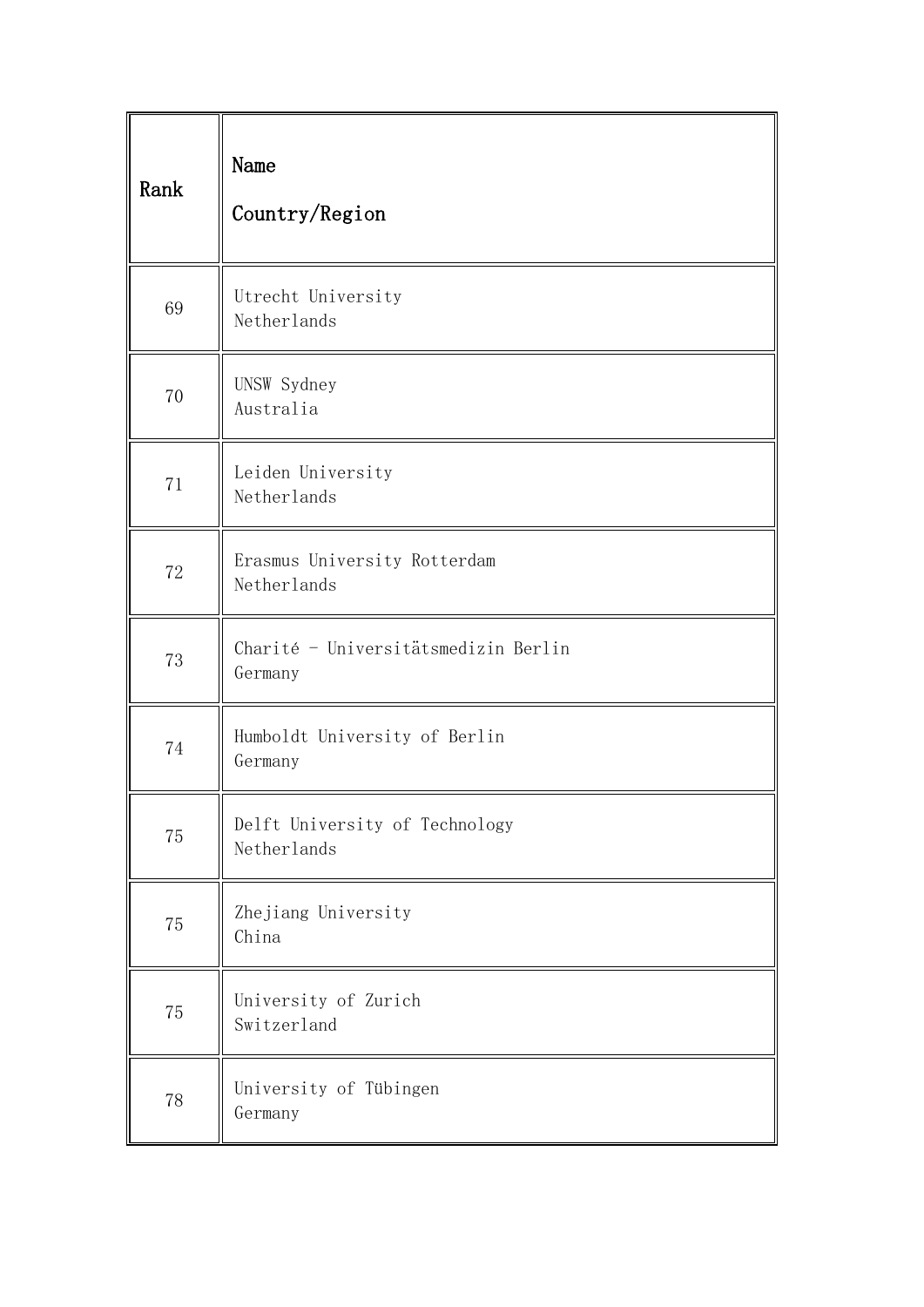| Rank | Name<br>Country/Region                               |
|------|------------------------------------------------------|
| 78   | University of Warwick<br>United Kingdom              |
| 80   | University of Groningen<br>Netherlands               |
| 80   | McMaster University<br>Canada                        |
| 82   | Emory University<br>United States                    |
| 83   | Free University of Berlin<br>Germany                 |
| 84   | Shanghai Jiao Tong University<br>China               |
| 85   | Ohio State University (Main campus)<br>United States |
| 86   | University of Glasgow<br>United Kingdom              |
| 86   | University of Minnesota<br>United States             |
| 88   | University of Montreal<br>Canada                     |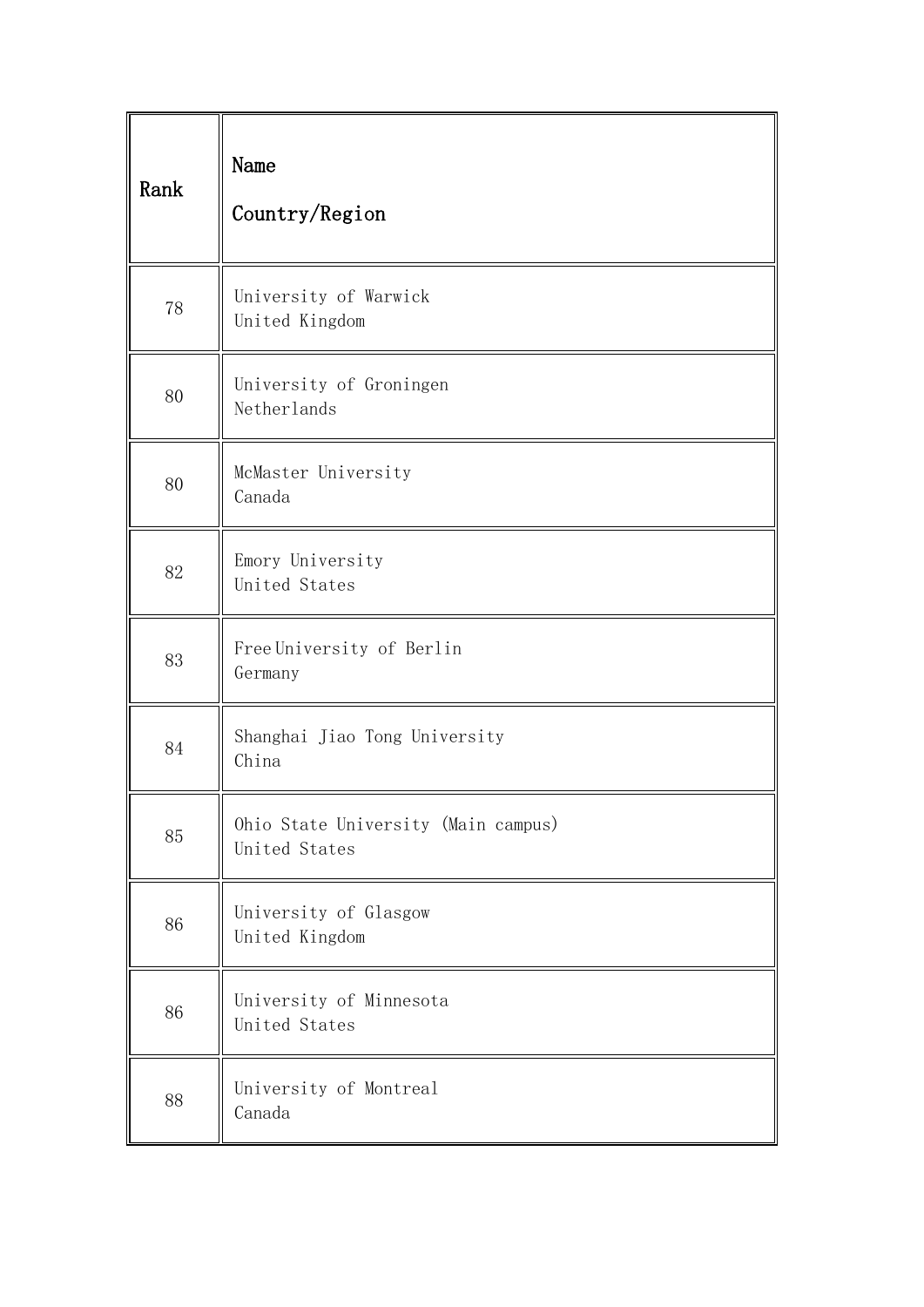| Rank   | Name<br>Country/Region                                 |
|--------|--------------------------------------------------------|
| 88     | University of Science and Technology of China<br>China |
| 88     | Sorbonne University<br>France                          |
| 91     | Hong Kong Polytechnic University<br>Hong Kong          |
| 92     | University of Bristol<br>United Kingdom                |
| 93     | University of Maryland, College Park<br>United States  |
| 93     | Michigan State University<br>United States             |
| 95     | Institut Polytechnique de Paris<br>France              |
| 96     | University of Copenhagen<br>Denmark                    |
| 96     | Ghent University<br>Belgium                            |
| $98\,$ | University of California, Irvine<br>United States      |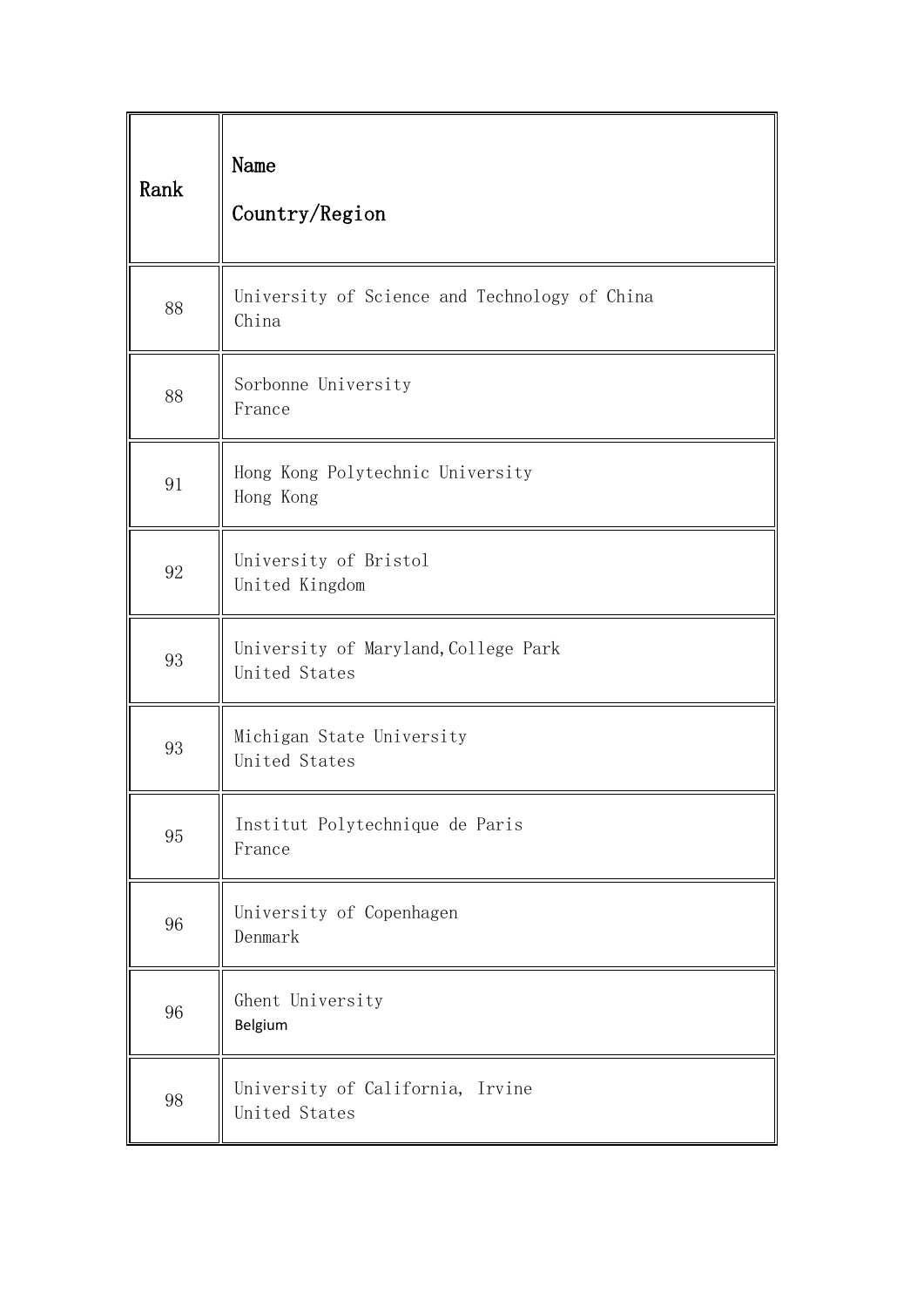| Rank | Name<br>Country/Region                                            |
|------|-------------------------------------------------------------------|
| 99   | Dartmouth College<br>United States                                |
| 99   | Korea Advanced Institute of Science and Technology<br>South Korea |

| 排<br>名         | 名称<br>地区/国家  |
|----------------|--------------|
| $\,1$          | 牛津大学<br>英国   |
| $\sqrt{2}$     | 加州理工学院<br>美国 |
| $\sqrt{2}$     | 哈佛大学<br>美国   |
| $\overline{4}$ | 斯坦福大学<br>美国  |
| $\overline{5}$ | 剑桥大学<br>英国   |
| $\overline{5}$ | 麻省理工大学<br>美国 |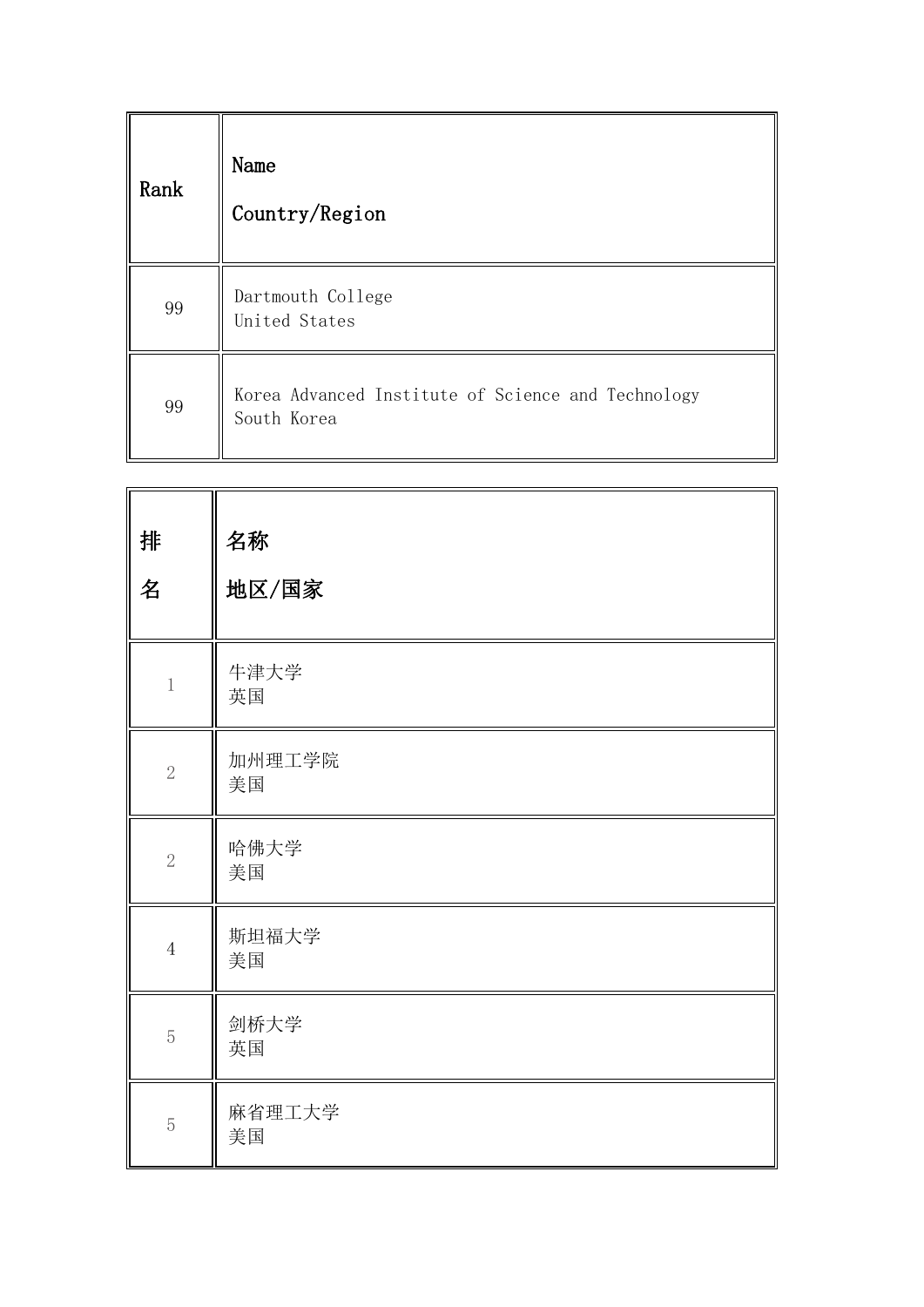| 排<br>名           | 名称<br>地区/国家        |
|------------------|--------------------|
| $\overline{7}$   | 普林斯顿大学<br>美国       |
| 8                | 加州大学伯克利分校<br>美国    |
| $\boldsymbol{9}$ | 耶鲁大学<br>美国         |
| 10               | 芝加哥大学<br>美国        |
| 11               | 哥伦比亚大学<br>美国       |
| 12               | 帝国理工学院<br>英国       |
| 13               | 约翰斯 · 霍普金斯大学<br>美国 |
| 13               | 宾夕法尼亚大学<br>美国      |
| 15               | 苏黎世联邦理工学院<br>瑞士    |
| $16\,$           | 北京大学<br>中国         |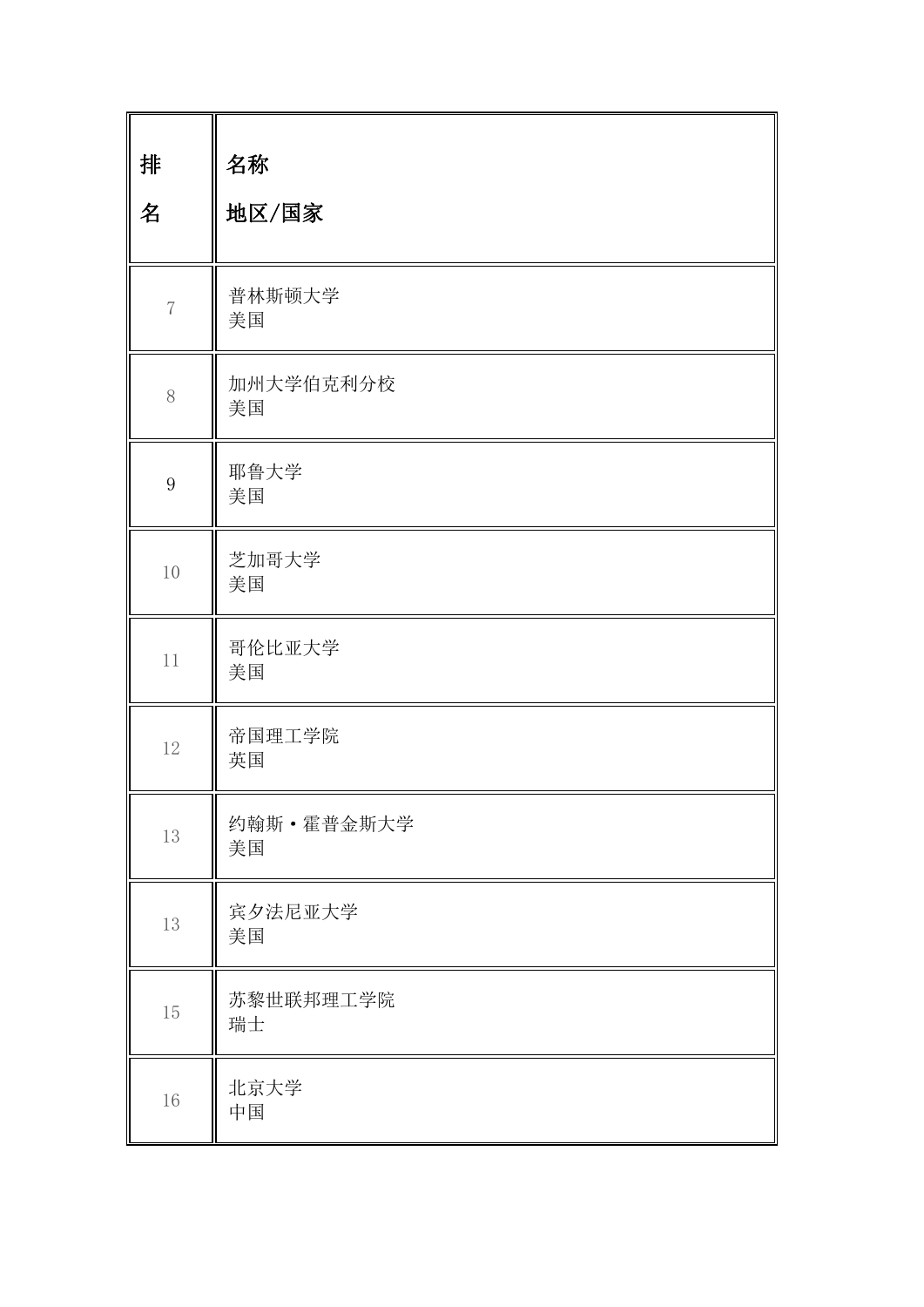| 排<br>名 | 名称<br>地区/国家      |
|--------|------------------|
| 16     | 清华大学<br>中国       |
| 18     | 多伦多大学<br>加拿大     |
| 18     | 伦敦大学学院<br>英国     |
| 20     | 加州大学洛杉矶分校<br>美国  |
| 21     | 新加坡国立大学<br>新加坡   |
| 22     | 康奈尔大学<br>美国      |
| 23     | 杜克大学<br>美国       |
| 24     | 密歇根大学安娜堡分校<br>美国 |
| 24     | 美国西北大学<br>美国     |
| $26\,$ | 纽约大学<br>美国       |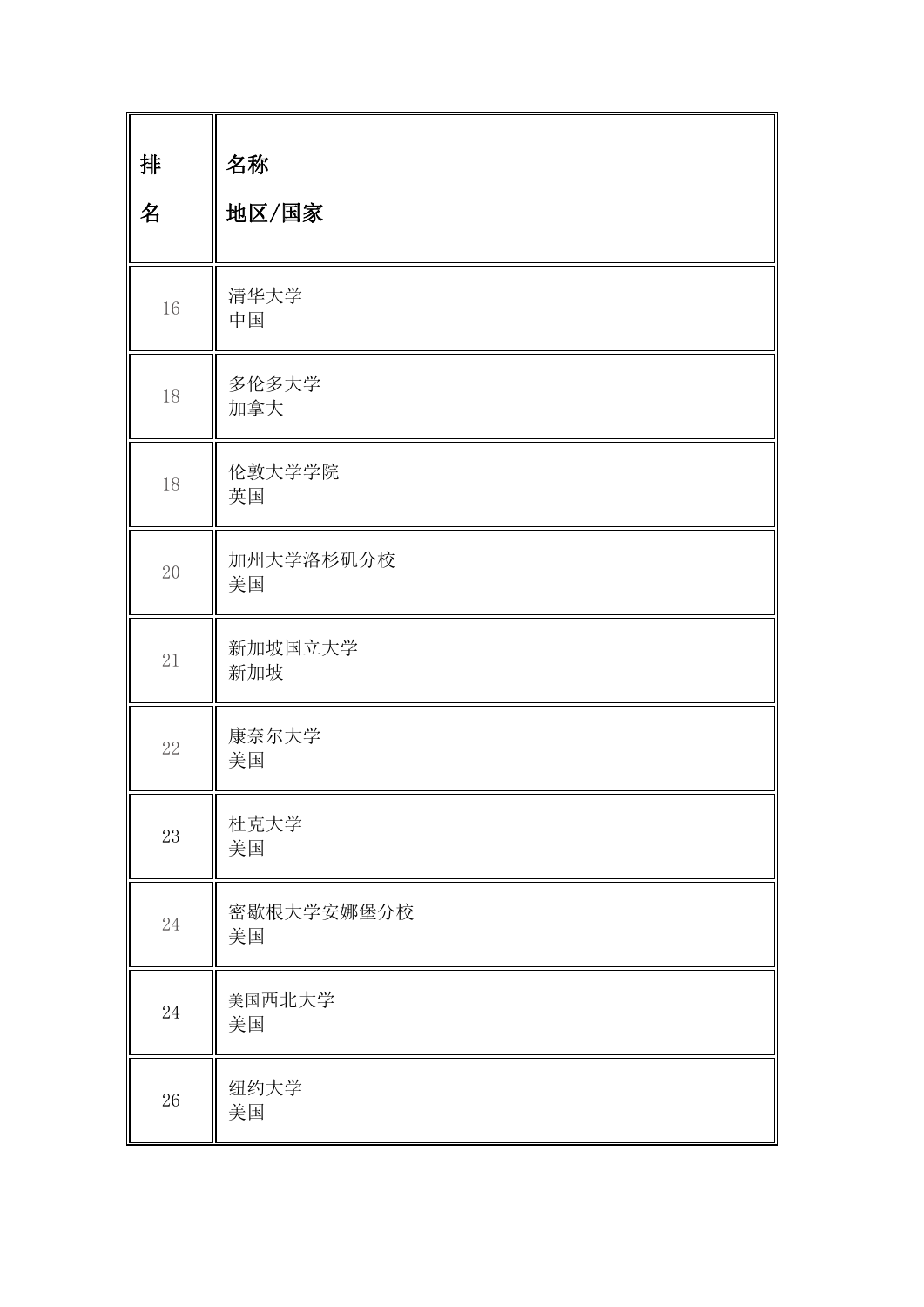| 排<br>名 | 名称<br>地区/国家     |
|--------|-----------------|
| 27     | 伦敦政治经济学院<br>英国  |
| 28     | 卡耐基梅隆大学<br>美国   |
| 29     | 华盛顿大学<br>美国     |
| 30     | 爱丁堡大学<br>英国     |
| 30     | 香港大学<br>中国香港    |
| 32     | 慕尼黑大学<br>德国     |
| 33     | 墨尔本大学<br>澳大利亚   |
| $34\,$ | 加州大学圣迭戈分校<br>美国 |
| $35\,$ | 伦敦国王学院<br>英国    |
| $35\,$ | 东京大学<br>日本      |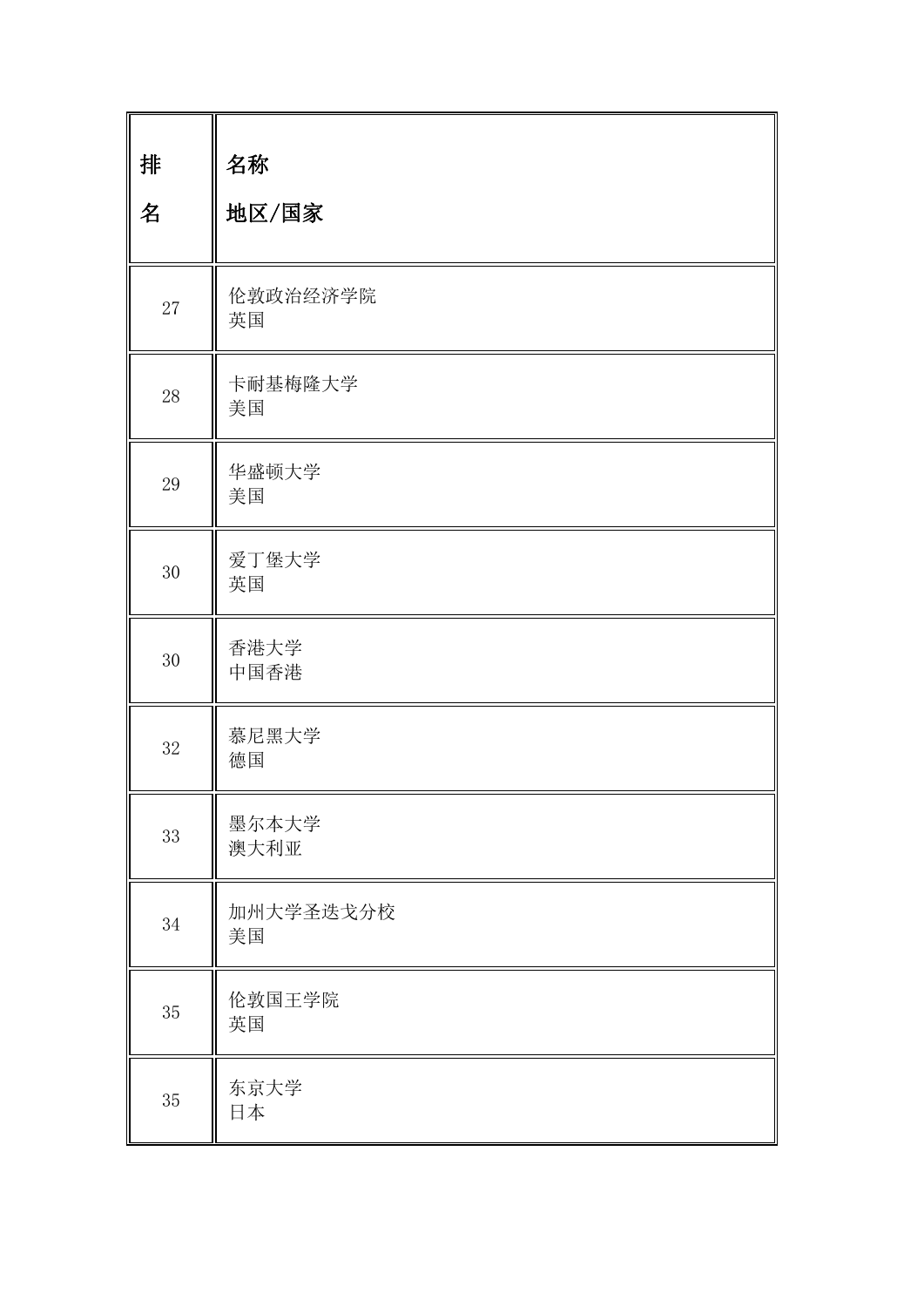| 排<br>名 | 名称<br>地区/国家      |
|--------|------------------|
| 37     | 不列颠哥伦比亚大学<br>加拿大 |
| 38     | 慕尼黑工业大学<br>德国    |
| 39     | 卡洛斯林卡学院<br>瑞典    |
| 40     | 洛桑联邦理工学院<br>瑞士   |
| 40     | 巴黎文理研究大学<br>法国   |
| 42     | 海德堡大学<br>德国      |
| $42\,$ | 鲁汶大学<br>比利时      |
| 44     | 麦吉尔大学<br>加拿大     |
| 45     | 佐治亚理工学院<br>美国    |
| $46\,$ | 南洋理工大学<br>新加坡    |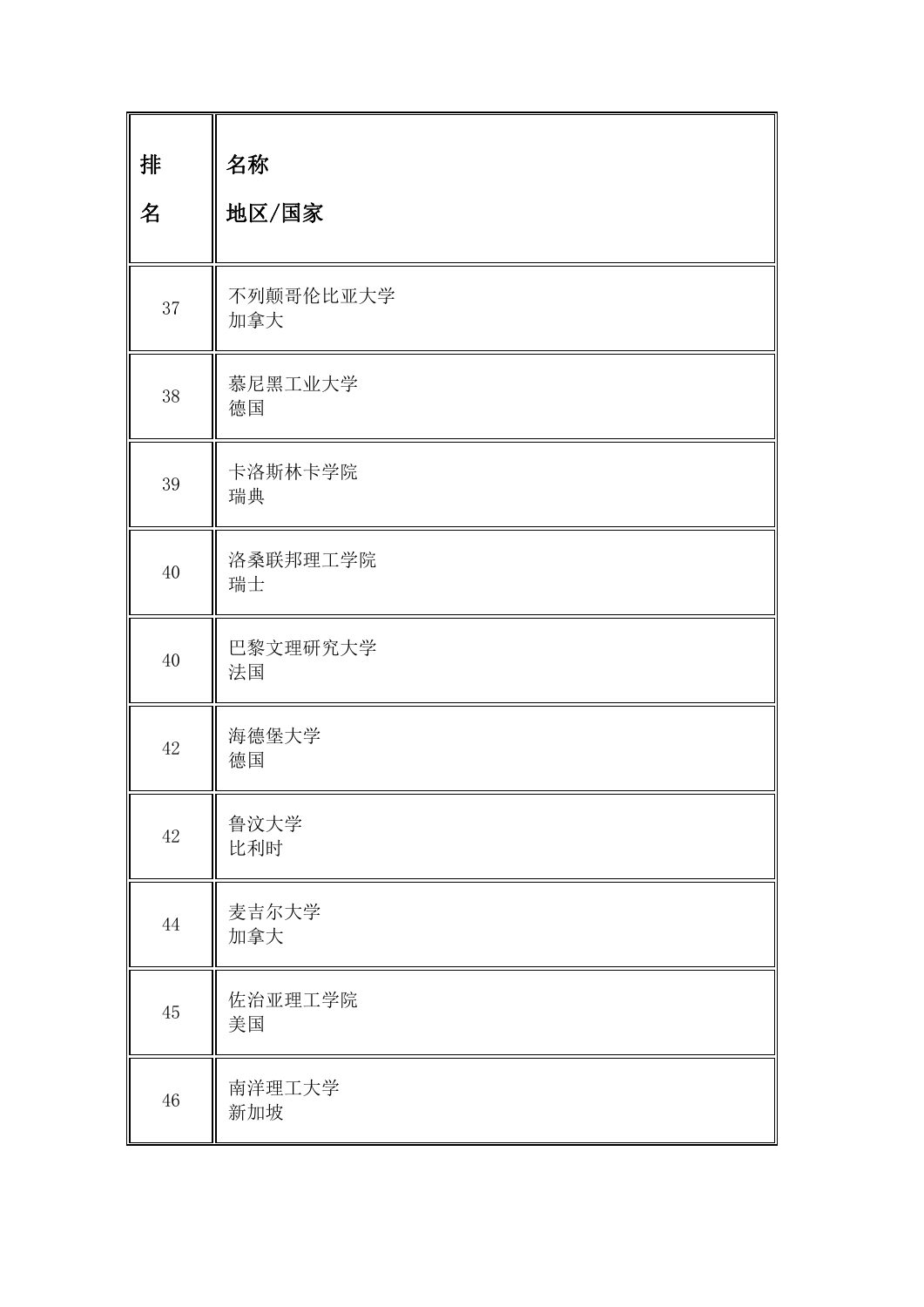| 排<br>名 | 名称<br>地区/国家          |
|--------|----------------------|
| 47     | 德克萨斯大学奥斯汀分校<br>美国    |
| 48     | 伊利诺伊大学厄巴纳-香槟分校<br>美国 |
| 49     | 香港中文大学<br>中国香港       |
| 50     | 曼彻斯特大学<br>英国         |
| 51     | 华盛顿大学(圣路易斯)<br>美国    |
| 52     | 北卡罗来纳大学教堂山分校<br>美国   |
| 53     | 瓦格宁根大学<br>荷兰         |
| 54     | 澳大利亚国立大学<br>澳大利亚     |
| 54     | 昆士兰大学<br>澳大利亚        |
| 54     | 首尔大学<br>韩国           |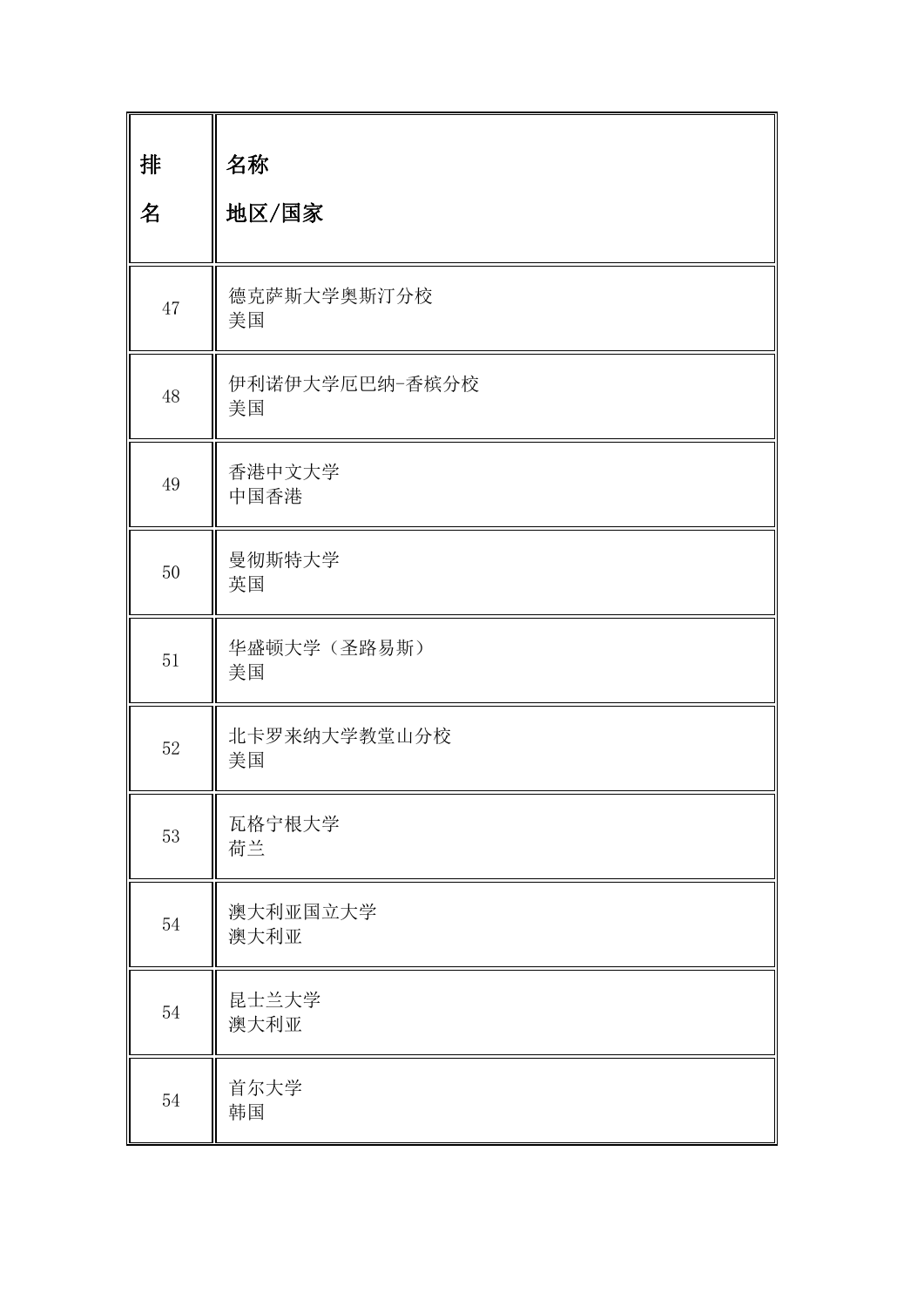| 排<br>名 | 名称<br>地区/国家       |
|--------|-------------------|
| 57     | 莫纳什大学<br>澳大利亚     |
| 58     | 悉尼大学<br>澳大利亚      |
| $58\,$ | 威斯康星大学麦迪逊分校<br>美国 |
| 60     | 复旦大学<br>中国        |
| 61     | 京都大学<br>日本        |
| 62     | 波士顿大学<br>美国       |
| 63     | 南加利福尼亚大学<br>美国    |
| 64     | 布朗大学<br>美国        |
| 65     | 阿姆斯特丹大学<br>荷兰     |
| 66     | 香港科技大学<br>中国香港    |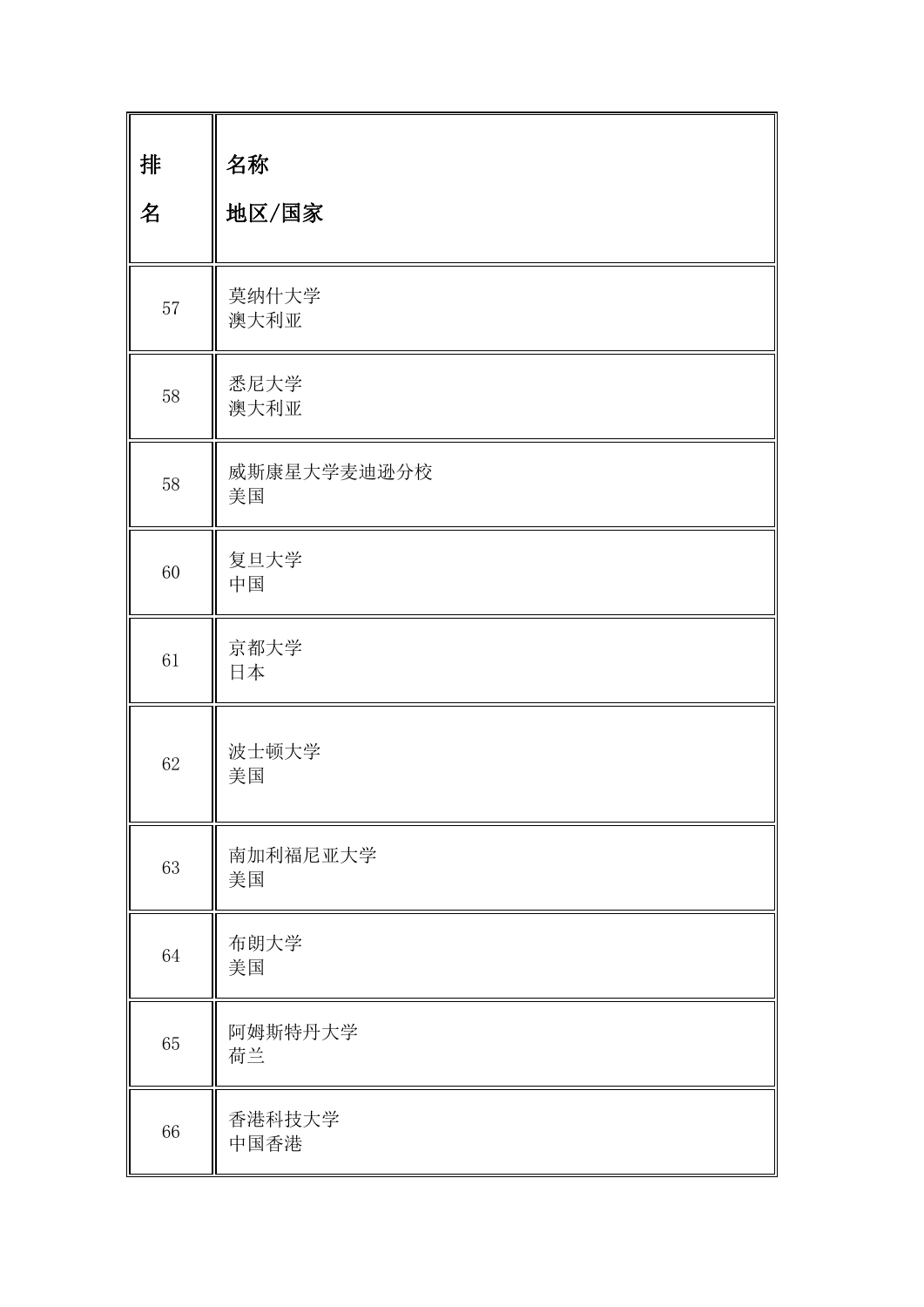| 排  | 名称               |
|----|------------------|
| 名  | 地区/国家            |
| 67 | 加州大学戴维斯分校<br>美国  |
| 68 | 加州大学圣芭芭拉分校<br>美国 |
| 69 | 乌得勒支大学<br>荷兰     |
| 70 | 新南威尔士大学<br>澳大利亚  |
| 71 | 莱顿大学<br>荷兰       |
| 72 | 鹿特丹伊拉斯姆斯大学<br>荷兰 |
| 73 | 柏林夏里特医学院<br>德国   |
| 74 | 柏林洪堡大学<br>德国     |
| 75 | 荷兰代尔夫特理工大学<br>荷兰 |
| 75 | 浙江大学<br>中国       |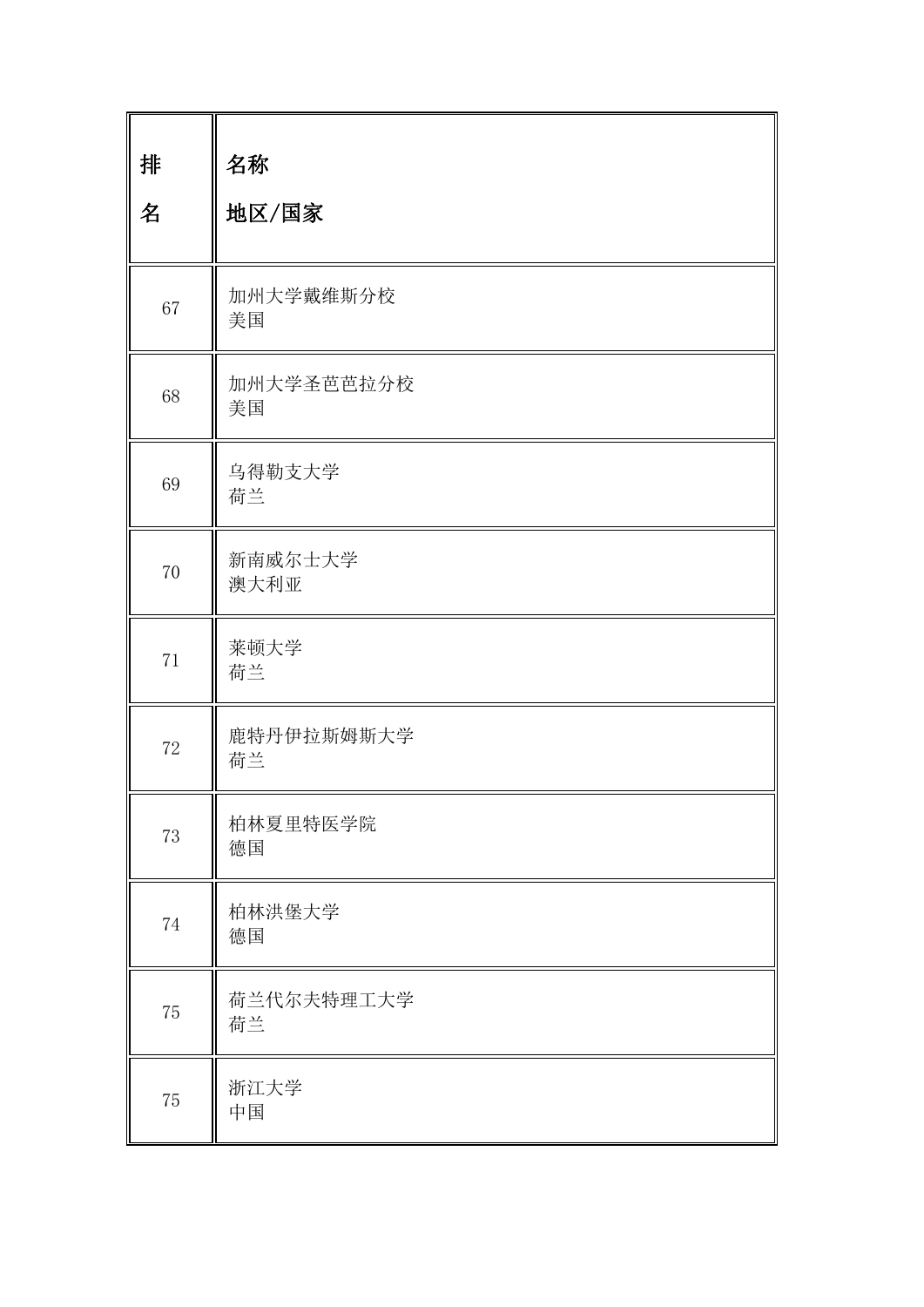| 排<br>名 | 名称<br>地区/国家        |
|--------|--------------------|
| 75     | 苏黎世大学<br>瑞士        |
| 78     | 蒂宾根大学<br>德国        |
| 78     | 华威大学<br>英国         |
| 80     | 格罗宁根大学<br>荷兰       |
| 80     | 麦克马斯特大学<br>加拿大     |
| 82     | 埃默里大学<br>美国        |
| 83     | 柏林自由大学<br>德国       |
| 84     | 上海交通大学<br>中国       |
| 85     | 俄亥俄州立大学(主校区)<br>美国 |
| 86     | 格拉斯哥大学<br>英国       |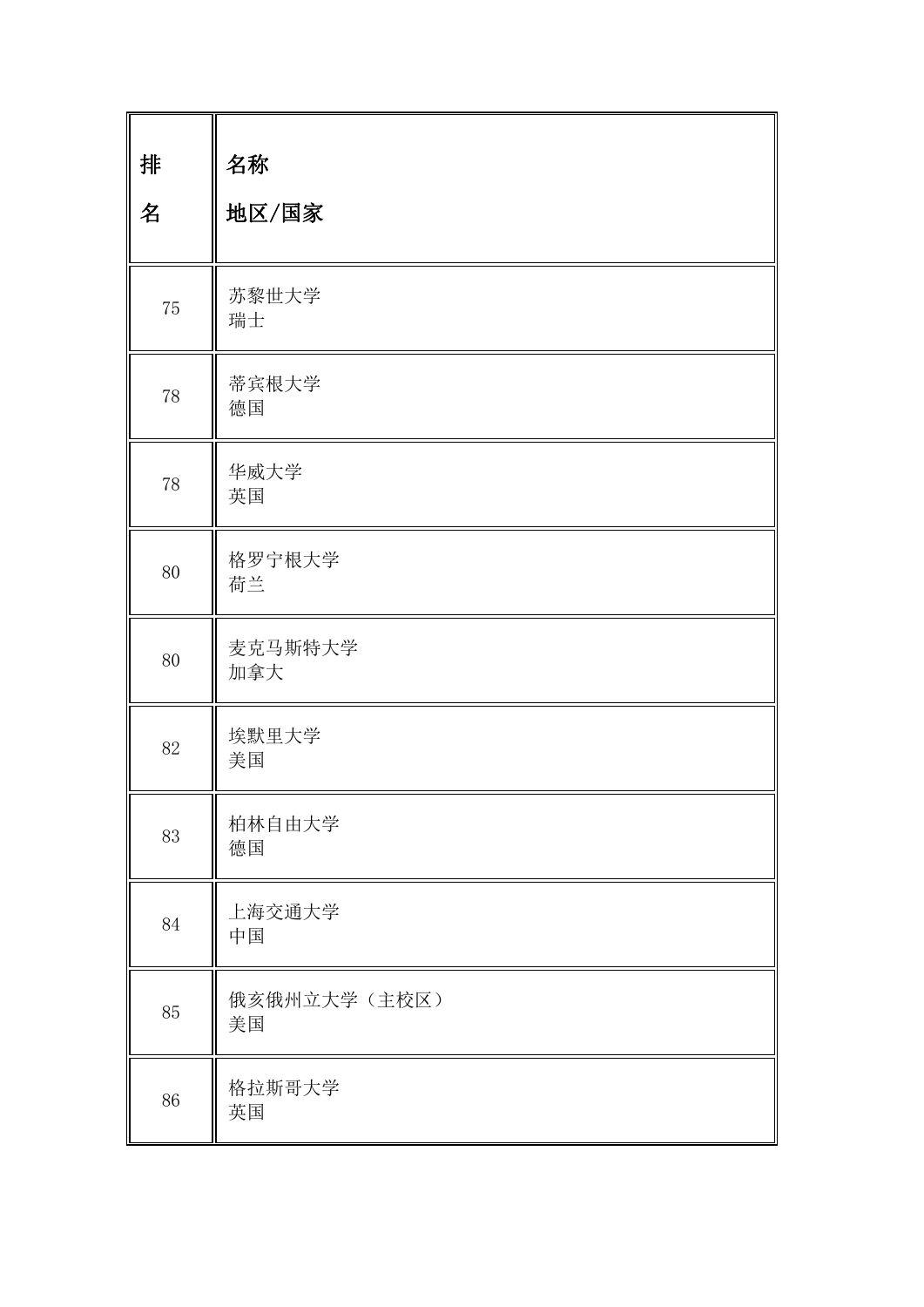| 排<br>名 | 名称<br>地区/国家     |
|--------|-----------------|
| 86     | 明尼苏达大学<br>美国    |
| 88     | 蒙特利尔大学<br>加拿大   |
| 88     | 中国科学技术大学<br>中国  |
| 88     | 索邦大学<br>法国      |
| 91     | 香港理工大学<br>中国香港  |
| 92     | 布里斯托大学<br>英国    |
| 93     | 马里兰大学帕克分校<br>美国 |
| 93     | 密西根州立大学<br>美国   |
| 95     | 巴黎理工大学<br>法国    |
| 96     | 哥本哈根大学<br>丹麦    |